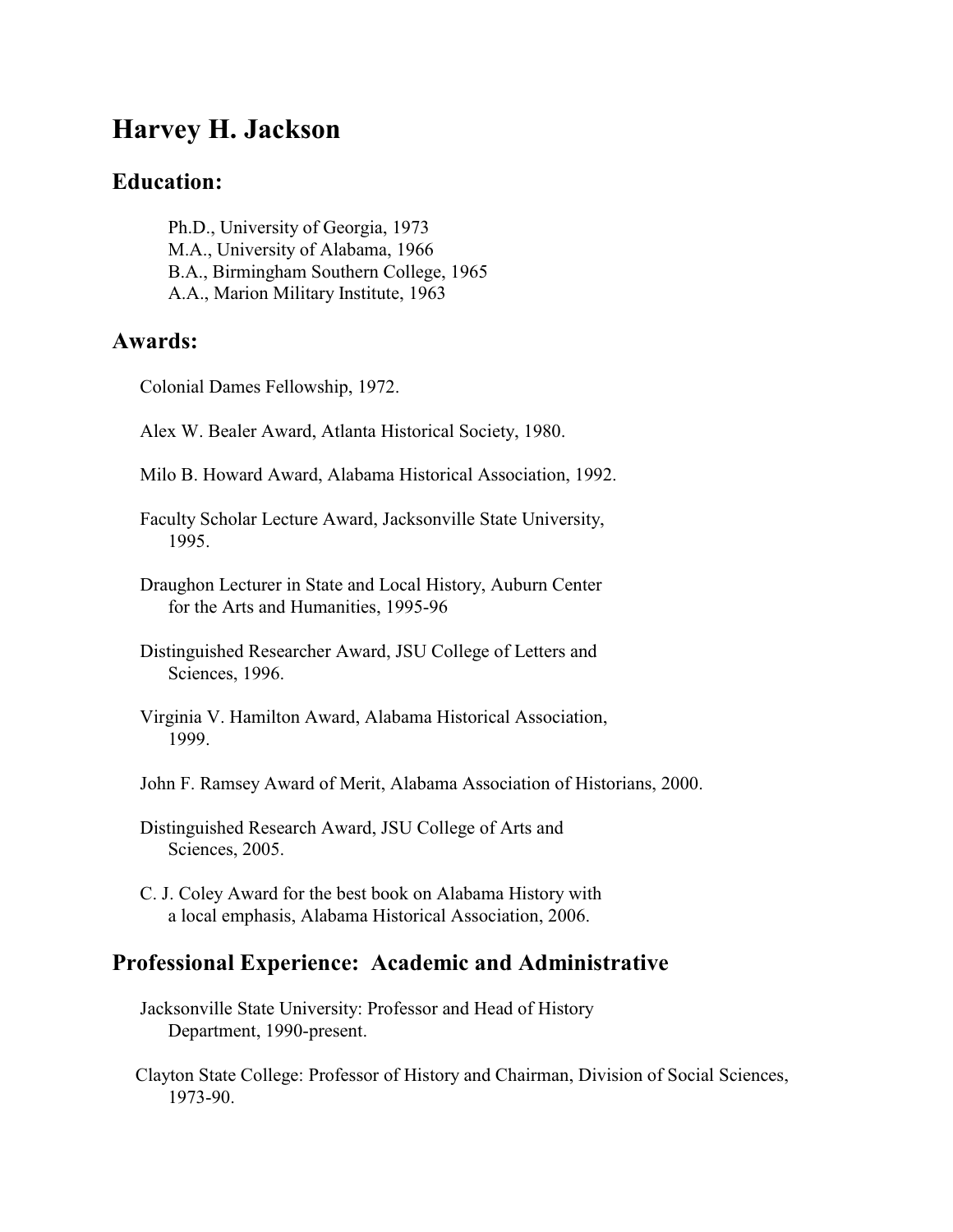University of Georgia: Teaching Fellow, 1970-73.

South Florida Junior College: Instructor of History, 1966-70.

### **Publications and presentations:**

#### **Books:**

- *Inside Alabama: A Personal History of My State* (University of Alabama Press, 2004).
- *Putting "Loafing Streams" to Work: The Building of Lay, Mitchell, Martin, and Jordan Dams (1910-1929)* (University of Alabama Press, 1997).
- *Rivers of History: Life on the Coosa, Tallapoosa, Cahaba, and Alabama* (University of Alabama Press, 1995).
- *Oglethorpe in Perspective: Georgia's Founder After Two Hundred Years*, co-editor(University of Alabama Press, 1989).
- *Forty Years of Diversity: Essays on Colonial Georgia,* co-editor(University of Georgia Press, 1984).
- *Lachlan McIntosh and the Politics of Revolutionary Georgia* (University of Georgia Press, 1979).
- Three Study Guides and an Instructors Manual for texts published by McGraw Hill, Inc. and Alfred A. Knopf, Inc.
- Over Thirty Articles in scholarly journals and anthologies, including The William and Mary Quarterly, The Journal of Southern History, The Alabama Review, The Georgia Historical Quarterly, The Register of the Kentucky Historical Society, Atlanta History, Southern Studies, and An Uncivil War: The Southern Backcountry During the American Revolution (UVA Press, 1985).
- Articles in popular journals and newspapers including Alabama Heritage, American History Illustrated, Atlanta Journal and Constitution, Mobile Register, Montgomery Advertiser, Birmingham News, Anniston Star, and the Huntsville Times.
- Scholarly presentations at meetings of the Southern Historical Association, the American Historical Association, the Georgia Historical Society, the Alabama Historical Association and others.